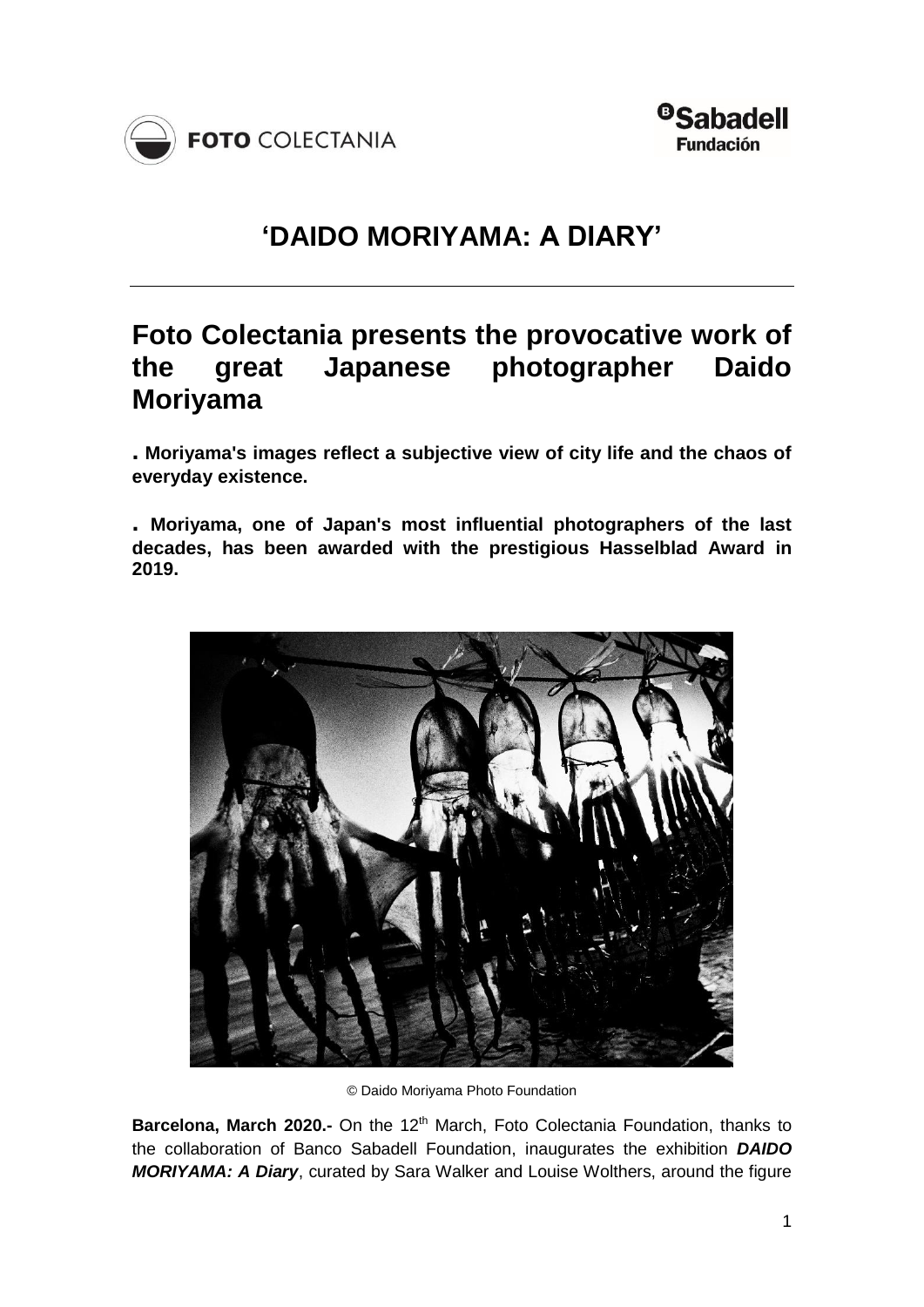of the iconic Japanese photographer, who was awarded with the prestigious Hasselblad Award in 2019.

Moriyama is one of Japan's most renowned photographers, celebrated for his radical approach both to medium and subject. Moriyama's pictures embrace a highly subjective but authentic approach. Reflecting a harsh vision of city life and the chaos of everyday existence and unusual characters, his work occupies a unique space between the illusory and the real. Moriyama became the most prominent artist to emerge from the *Provoke* Movement, which played an important role in liberating photography from tradition and in interrogating the very nature of the medium. His bold, uncompromised style has helped engender widespread recognition of Japanese photography within an international context.

Daido Moriyama earned himself a reputation early on as a provocative street photographer. Every day he was going out with his camera to capture the most inhospitable side of the largest metropolises of Japan, but his work also bears witness to the fact that a life contains so many different encounters and emotional states, from despair to tenderness, from ugliness to beauty, from dirty to clean. The photographs in this exhibition stem from nearly fifty years of photographic creation, which cannot be read chronologically nor thematically.

The photographs of this exhibition come from the Hasselblad Foundation in Gothenburg (Sweden), which produced the exhibition on the occasion of giving the prestigious Hasselblad Award to Daido Moriyama in 2019. The prolific and influential Japanese artist was awarded what is considered to be the *Nobel Prize for photography,* the year the Hasselblad Foundation celebrated its 40th anniversary.



© Daido Moriyama Photo Foundation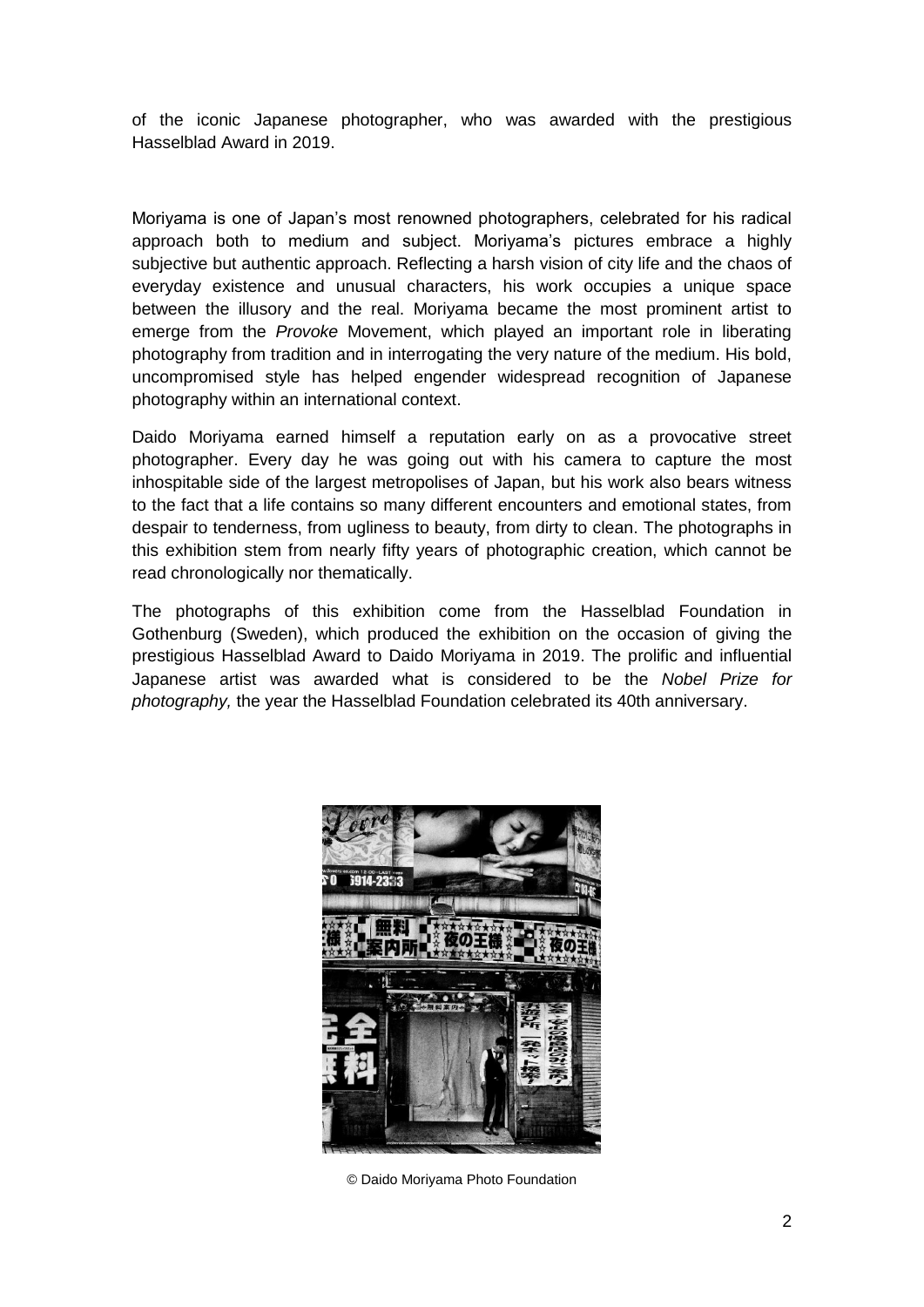### *A DIARY*

The exhibition presented in Foto Colectania is a tour through the work of this photographer that has influenced subsequent generations around the world. *A Diary* is a room filled with many layers of a real life: Daido Moriyama's life is his images. He works insistently every day, collecting what he sees, does and passes by. He has been on a journey his whole life, at times extremely local, photographing his neighbourhood in Tokyo, but also on long trips to America and Europe. The different parts of the world are treated with the same honesty, especially the same frenetic movement forwards. Stop and take a photo, move on. There is no hierarchical idea in his choice of motifs and this is reflected in the works in the exhibition Certain photographs are raw, almost dissolving into abstraction but they still share a distinctive photographic expression with the quiet, contemplative street scenes or self-portraits in hotel rooms. He has a way of creating decadent still lives out of the most banal objects, giving them an almost fetishist quality.

"Daido Moriyama's representation of life is not censored nor afraid of the ugly nor the beautiful. He is a really innovative photographer and an inspiration for people from many creative fields, not only within art and photography", Sara Walker and Louise Wolthers, curators of the exhibition, claim.

The reproductive characteristics of photography are important to Daido Moriyama. He sometimes takes photos of his own photos, which he in turn photographs, in something that resembles a game with his own body of work. "I take pictures, but I don't really consider it an art. Sometimes I like making screen shots. I look for different forms of expression… I also like to see my photos printed on T-shirts," says Moriyama in a video recording, in which the influence of his past as a graphic designer is reflected.



© Daido Moriyama Photo Foundation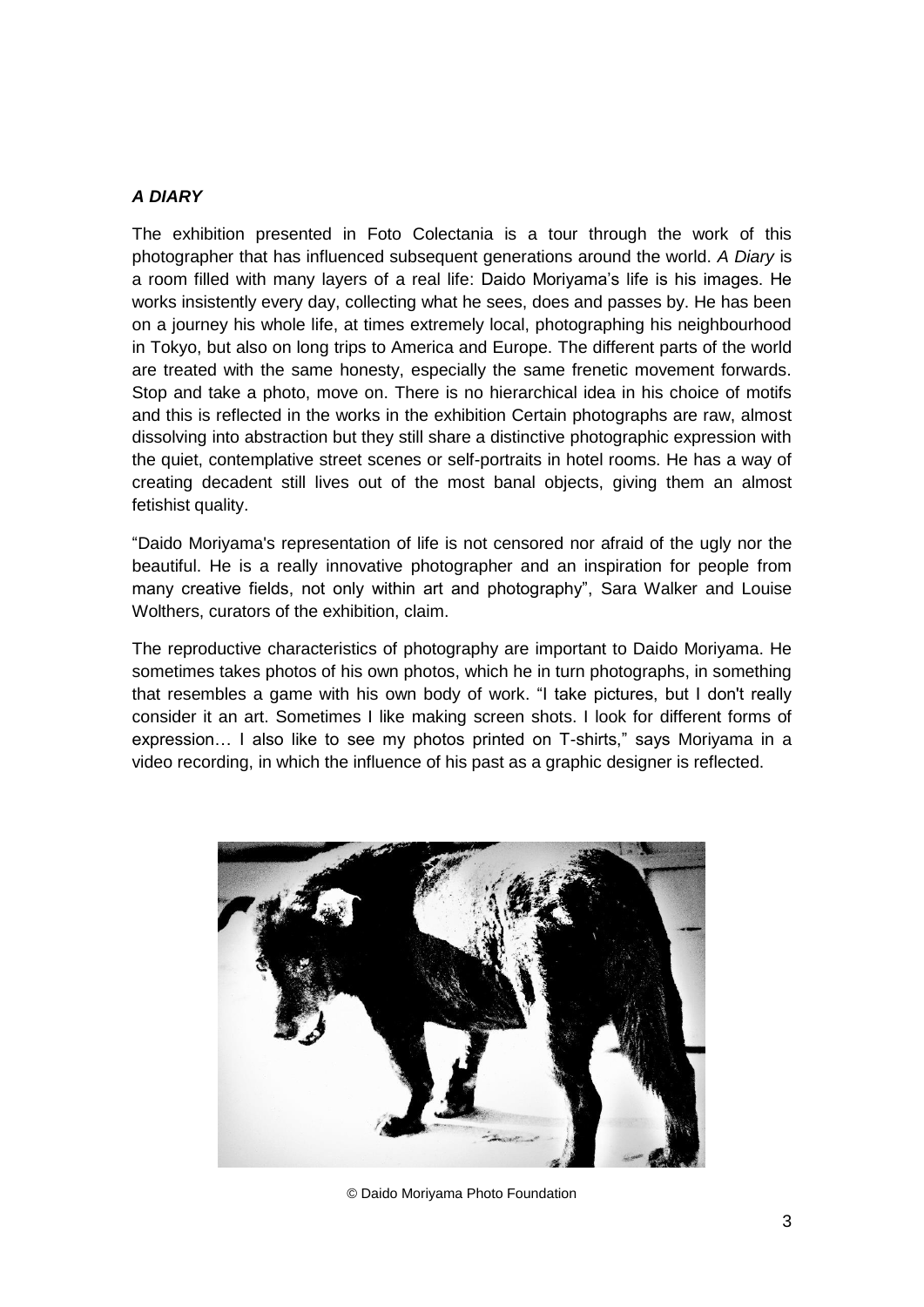### **About Daido Moriyama**

Daido Moriyama was born in Osaka, Japan in 1938. After studying graphic design, Moriyama first explored photography under Takeji Iwamiya. He moved to Tokyo in 1961 to become an assistant to the great Japanese photographer Eikoh Hosoe while the latter was working on his famous series Ordeal by Roses with writer Yukio Mishima. Moriyama began to work independently in 1964. His first monograph, *Japan, a Photo Theater* (1968), was immediately acclaimed by the artistic community and was followed by several books that became references in the history of photography, such as *Farewell Photography* (1972), *Hunter* (1972), *Another Country in New York* (1974), *Light and Shadow* (1982), *A Journey to Nakaji* (1987), and *Lettre à St. Loup* (1990), to name only a few. Moriyama has published closet o 300 books to date.

His work, often described as raw and troubled, gave birth to a new street photography practice in which the artist roams the street, confronting and being confronted by public spaces. Moriyama started manipulating silkscreen printing in the seventies, using the technique for his books as well as exhibition pieces. The Japanese artist also organized interactive events and installations as a way to adapt his discourse to different spaces and situations.

Moriyama's work has had a significant impact worldwide. In 1974, the Museum of Modern Art in New York presented his work as part of the first major Western exhibition focused on Japanese photography. His photographs have since been showcased in many major exhibitions: at Tate Modern in London (William Klein + Daido Moriyama, 2012); at the San Francisco Museum of Modern Art (Stray Dog, 1999); at the Metropolitan Museum in New York (Hunter, 1999); at the National Art Museum in Osaka (*On the Road,* 2011); at Fondation Cartier pour l'Art Contemporain in Paris (2003 & 2016); at FOAM in Amsterdam (2006); and at the Rencontres d'Arles (Labyrinth + Monochrome, 2013).

Moriyama's work is in the collections of numerous prominent public institutions, including the Museum of Modern Art; the San Francisco Museum of Modern Art; the Metropolitan Museum of Art; the Getty Museum, Los Angeles; the Museum of Fine Arts, Boston; and Centre Pompidou, Paris.

### **About Hasselblad Foundation**

The Hasselblad Foundation was established in 1979 under the terms of the last will and testament of Erna and Victor Hasselblad. The purpose of the Foundation is to promote education and research in photography and the natural sciences. The Foundation's annual international award for outstanding achievements in photography is considered one of the most prestigious photography awards worldwide.

The Foundation holds a photography collection focusing on Hasselblad Award Winners and Nordic photographers. The Hasselblad Center is the Foundation's exhibition space, situated in the Gothenburg Museum of Art. Further stipends for photographic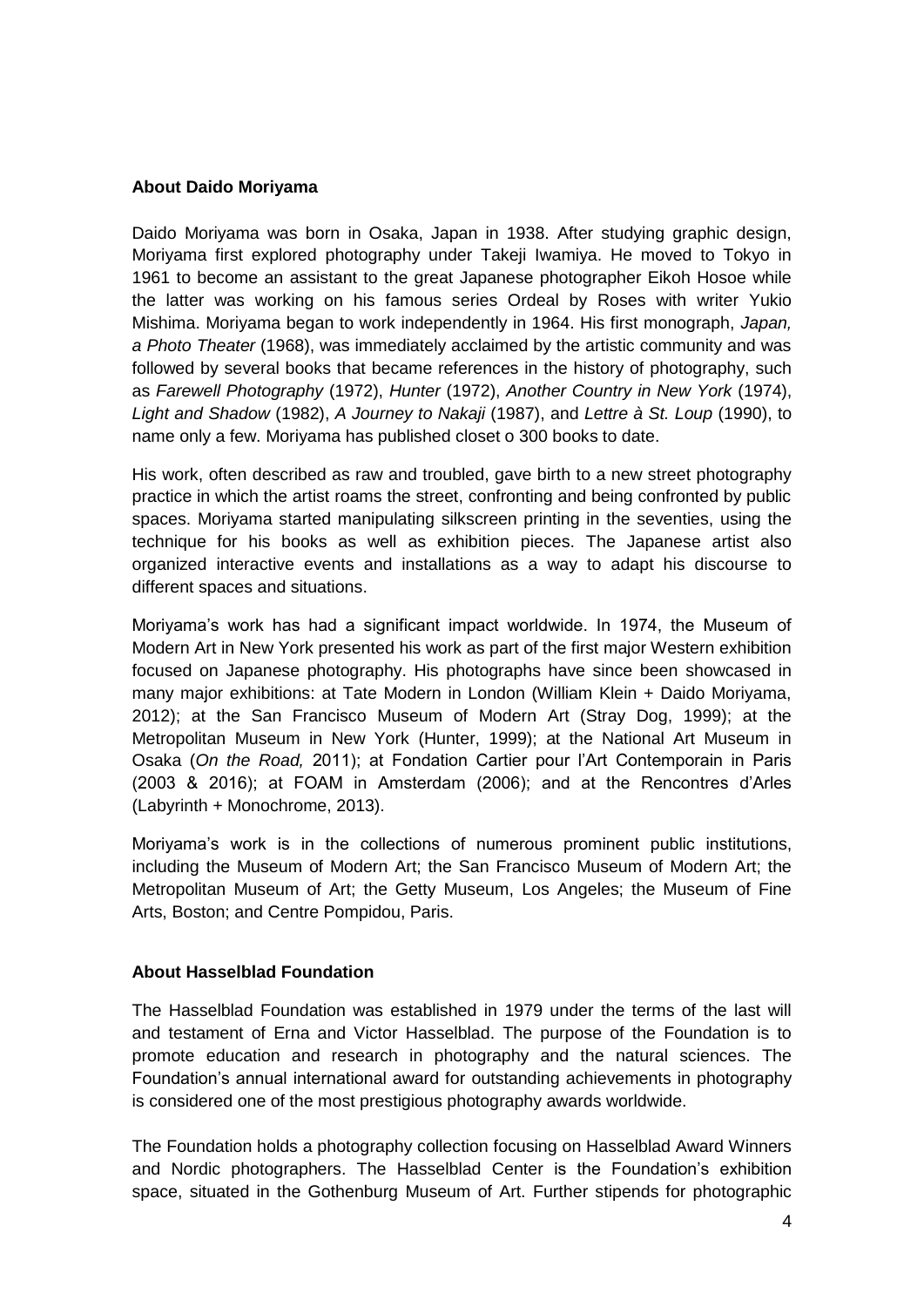advancement are awarded each year, and the Foundation itself is actively engaged in the field of academic and artistic research through the publication of books, organization of symposiums, and collaborations with Swedish and international universities.

## **About Foto Colectania**

Foto Colectania is a non-profit organization, created in Barcelona in 2002, with the aim of disseminating photography and introducing it within the social, artistic and educational field in our country. The programs undertaken at the Foundation, from exhibitions to activities and publications, are based on the creation of an innovative, participatory and inclusive project focused on thought around image and its basic foundations, enhancing its communicative capacity and its suitability to generate critical thinking.

Foto Colectania especially works at two different levels: on the one hand, within the context of the city of Barcelona, presenting a high quality cultural offer focused on excellence; and on the other hand, within the international context, producing and disseminating projects by Catalan and Spanish artists abroad.

The Foundation, housed at 14 Passeig Picasso Road in the heart of the Borne district in Barcelona, has a collection of photographs that holds more than 3,000 works by Catalan, Spanish and Portuguese photographers; besides, the collection includes the archive of the Spanish photographer Francisco Gómez, donated by his family in 2001, as well as the archives of several private collectors. Apart from the main exhibition hall, the new venue has a storage chamber to house the photography collection, a library specialised in photography and an audio-visual hall.

## **About Fundación Banco Sabadell**

Fundación Banco Sabadell is the main collaborator of Foto Colectania and participates in the exhibition *Daido Moriyama, A Diary*. Fundación Banco Sabadell was established as a private foundation in 1994 with the purpose of stimulating excellence and promoting knowledge and culture. The aim of the foundation is to promote outreach, training and research activities in the educational, scientific and cultural fields, as well as to promote and support young talent. Throughout its career, it has contributed to promoting activities in these fields and has also established herself as an organizer of the prestigious Banco Sabadell Foundation Award for Biomedical Research, Fundación Banco Sabadell Award for Economic Research and Fundación Banco Sabadell Award for Science and Engineering.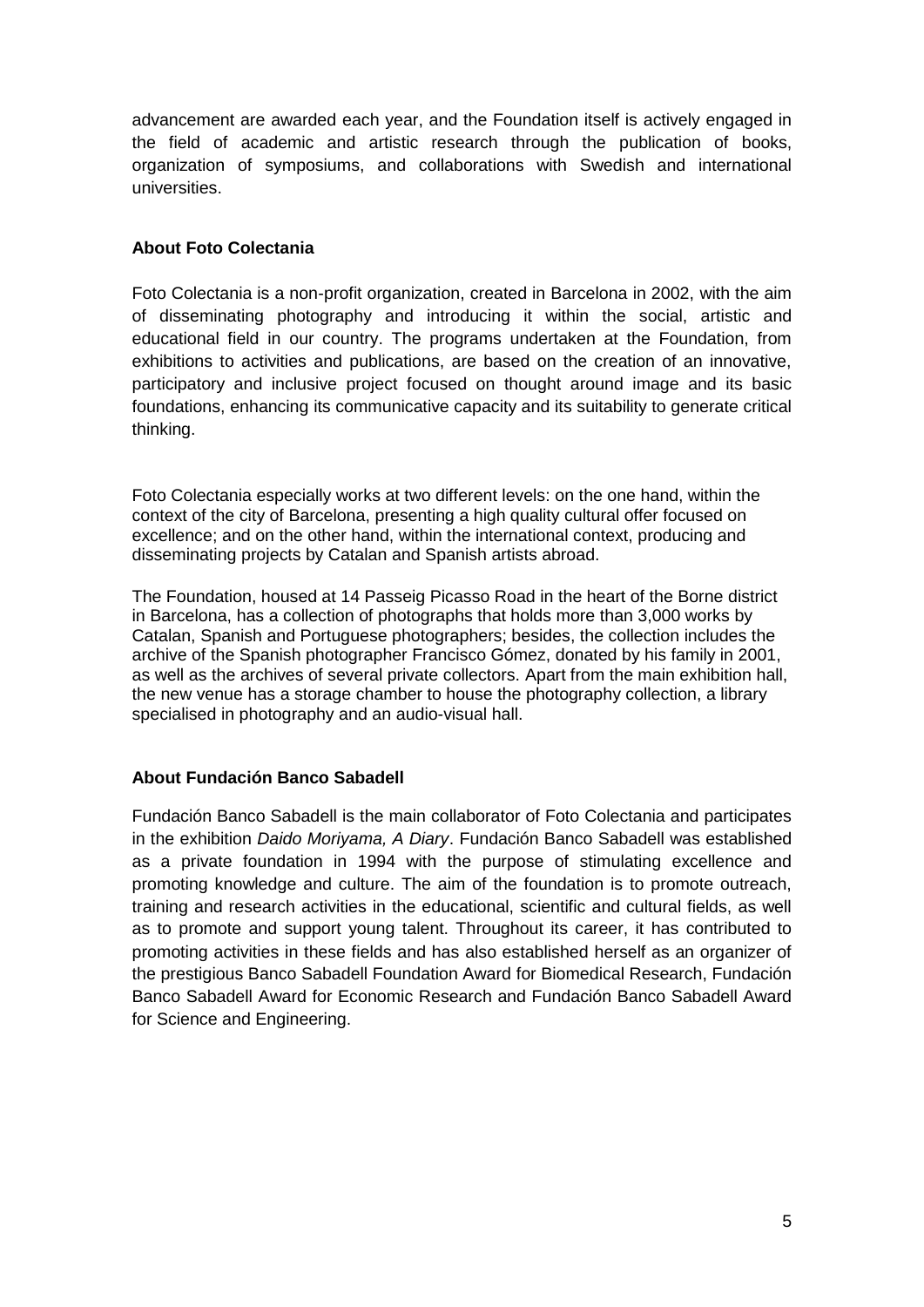## **Practical Information**

*DAIDO MORIYAMA: A Diary* From March 12th to June 21st 2020

**Pictures available in: <https://bit.ly/3cxZZ0O>**

**Fundación Foto Colectania** Passeig Picasso 14 08003 Barcelona [www.fotocolectania.org](http://fotocolectania.org/)

## **Opening hours:**

From Tuesday to Friday, 11pm to 20pm; and Sundays 11pm a 15pm. General ticket:  $4 \in |$  Reduced ticket:  $3 \in |$  Free entrance: first Sunday of the month

## **Exhibition produced by Hasselblad Foundation:**



Hasselblad Foundation

### **With the support of:**